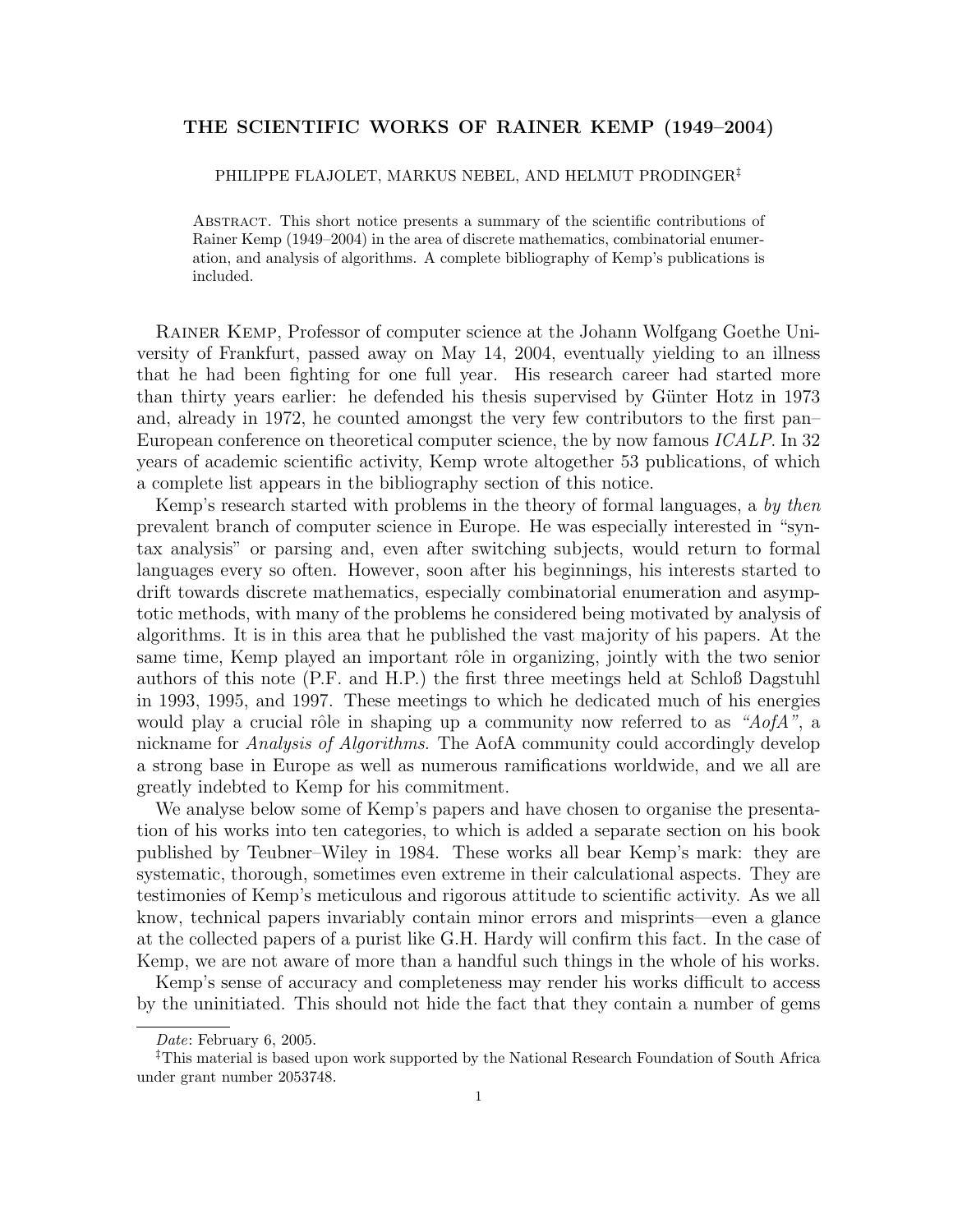based on deep insights. At a time where several chapters of computer science are drifting towards a "quick–and–easy" publication attitude, many of Kemp's works can serve as model as what a carefully thought scientific production should be. Also, many of them contain highly original ideas, whose power would only be revealed in later years—Kemp in many ways was a precursor, though he was never to become, by his own choosing, a school builder. For instance, in the first work of Kemp that we discuss below, the one relative to register allocation, he was the very first to recognize explicitly the importance of the Mellin transform. Kemp's work and lectures served as an eye– opener: nowadays, Mellin related techniques have become a standard apparatus of the average–case and probabilistic analysis of algorithms, and probably about a hundred papers in the area appeal to it in some way. (P.F. remembers his first encounter with Kemp around 1979. Kemp: "*This is a Mellin transform!*". Flajolet: "*Oh! What is this?*". Then Kemp went on to explain. . . )

Leftist trees is another area where Kemp made spectacular advances. In his first edition of *The Art of Computer Programming*, Volume 3, published in 1973, Knuth had an innocuous looking "exercise":

**5.2.4.34**. [*M47* ] How many leftist trees with *N* nodes are possible, ignoring the KEY values? [The sequence begins 1, 1, 2, 4, 8, 17, 38,  $\dots$ ; is there a simple asymptotic formula?]

Kemp solved that one brilliantly fourteen years after it had first been posed as an open problem. It is worth noting that the ranking " $[M_47]$ " places this problem amongst perhaps a dozen of comparable difficulty throughout the 2,000 odd pages of Knuth's *magnum opus*. It appears that only three or four of that level of difficulty have been solved so far (e.g., sorting networks, the binary gcd algorithm, the two–stacks problem). Despite his usual soberness and modesty, Kemp is definitely to be remembered for that feat.

Much of Kemp's work was otherwise dedicated to the analysis of major parameters of trees. Trees of algorithmic theory can be broadly classified into three groups: the "square–root" trees (related to combinatorial tree models as well as to branching processes), the "logarithmic" trees (associated to order structures), and the digital trees or "tries" (based on the digital structure of data). Kemps' work was almost entirely dedicated to the first type, which is also the one most relevant to formal languages, automata, and parsing.

Kemp will also be remembered for having been the first writer ever to have dedicated a book solely to the analysis of algorithms. He was of course preceded by Knuth, but the purpose of Knuth's books is largely the classification and formalisation of fundamental algorithms and data structures, with analytic techniques being only one of the aspects considered. Kemp's example was to be followed by a series of other works by later researchers so that, in this area, we now have treatises by Hofri  $[G]$ , Mahmoud  $[I, J]$ , Sedgewick–Flajolet [N], and Szpankowski [O].

Rainer Kemp's ideas will survive, not only by the strength of his major results, by his articles published in many of the primary journals of computer science, but also by the presence of his book on the shelves of many university departments.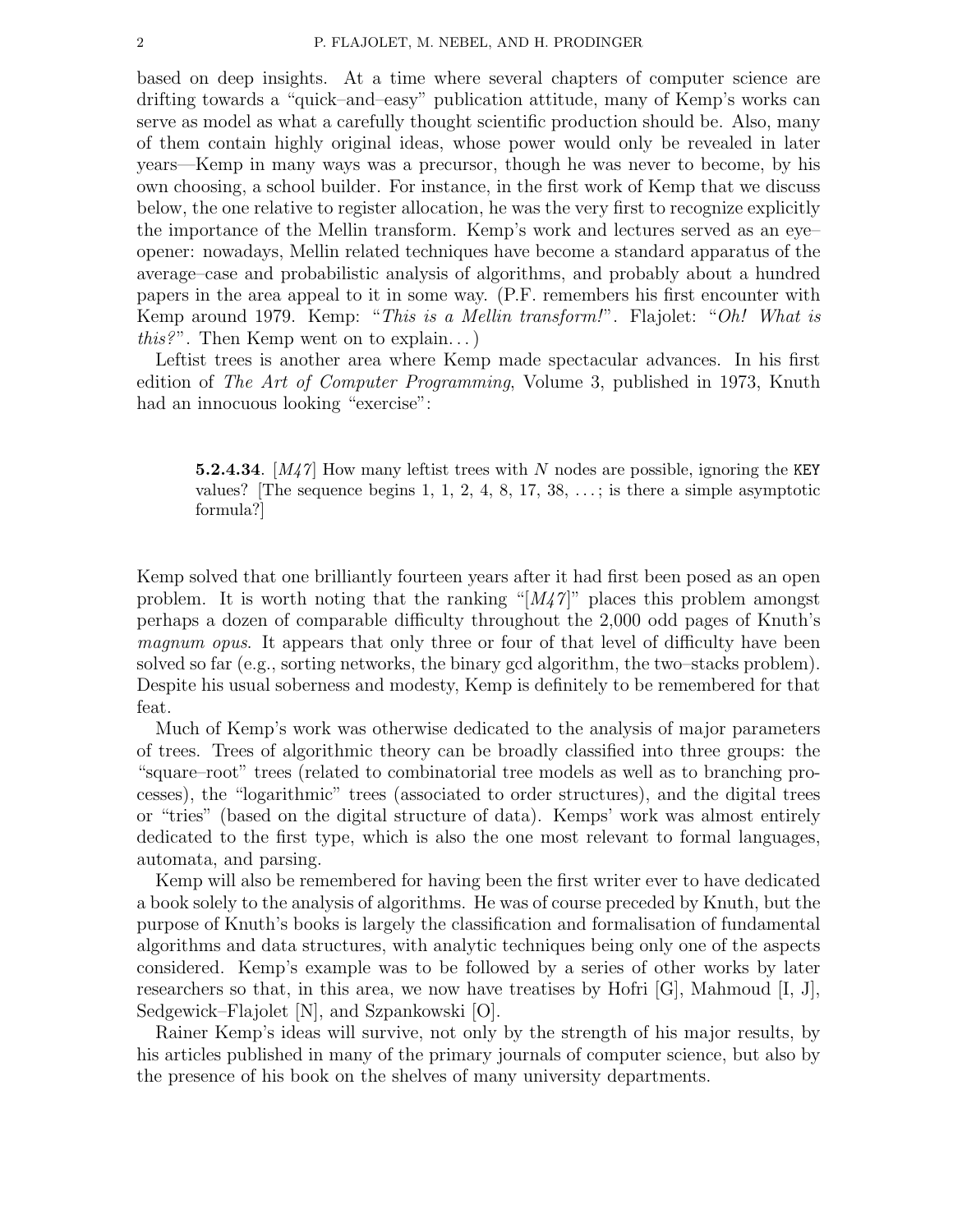## 1. Register function and arithmetic Expressions

That was a well–known open problem that ended in a tied race between Flajolet, Raoult, Vuillemin [F], and Kemp [5]. If a binary tree is used to represent an arithmetic expression, what is the optimal (i.e., minimal) number of additional registers to evaluate the tree? The strategy is to always evaluate the more difficult subtree first—this was discovered by Ershov and published in the very first volume of *Communications of the ACM* [E]. In this way, there is a recursive labeling of the nodes of the tree. Kemp was able to show that the average of this parameter, provided that all binary trees with  $n$ internal nodes are equally likely, admits an explicit form, namely

$$
2 + \frac{n+1}{\binom{2n}{n}} \sum_{k \ge 1} (1 + v_2(k)) \left[ \binom{2n}{n+1-4k} - 2 \binom{2n}{n-4k} + \binom{2n}{n-1-4k} \right],
$$

where  $v_2(k)$  is the number of trailing zeros in the binary representation of k.

From this, using approximations for binomial coefficients and the Mellin transform (in the version presented in Knuth's Volume 3) allowed Kemp to evaluate this quantity asymptotically, leading to  $\log_4 n + \delta(\log_4 n) + o(1)$ , where  $\delta(x)$  is a periodic function with explicitly given Fourier coefficients.

A second strategy for evaluating a binary tree (the corresponding arithmetic expression) traverses the tree in postorder, using a stack to store intermediate results. Here, the stack size (the left–height) of the tree is equal to the maximum number of cells of the stack used by the algorithm. The research of Kemp related to this parameter will be discussed in Section 3.

In [17] Kemp invented a different class of algorithms for the evaluation of arithmetic expressions represented by binary trees. Each algorithm makes use of an input– restricted deque of length  $k$  and an auxiliary storage. These algorithms can be considered as generalization of the stack based strategy mentioned before. Kemp proved that the number of binary trees with  $n$  leaves which can be processed by means of a deque of length k and an auxiliary storage of size i is equal to the number of all trees with n leaves which can be processed by means of a stack of maximum length  $(k+1)(i+1)-1$ . The corresponding sets are different. Additionally, paper [17] contains a detailed average case analysis of the space complexity of the new class of algorithms.

Kemp's paper together with the parallel one by Flajolet, Raoult, and Vuillemin presented the first analysis of register allocation in the average case. In fact, Kemp's paper contains, only slightly hidden, a complete analysis of the associated probability distribution. It was to be followed by works of several authors including Kirschenhofer and Prodinger [H]. It is worthy of note that the register function is truly an important structural parameter of trees. In this capacity, it is to be encountered in the statistical study of river networks, being well known to students in hydrogeology under the name of "Horton–Strahler number." It has been otherwise encountered by Yekutieli and Mandelbrot in the study of self–similar branching systems, where phenomena analogous to those first uncovered by Kemp were later found to surface. It has been used in image synthesis, where "real" trees (the ones we see everyday) are to be modelled and graphically rendered by computer programs. It is especially pleasant to observe in this case that a fundamental question raised by the nascent science of computing turned out to have resonances in so many seemingly unrelated areas of research. Kemp's research on the subject places him as an important link in this chain.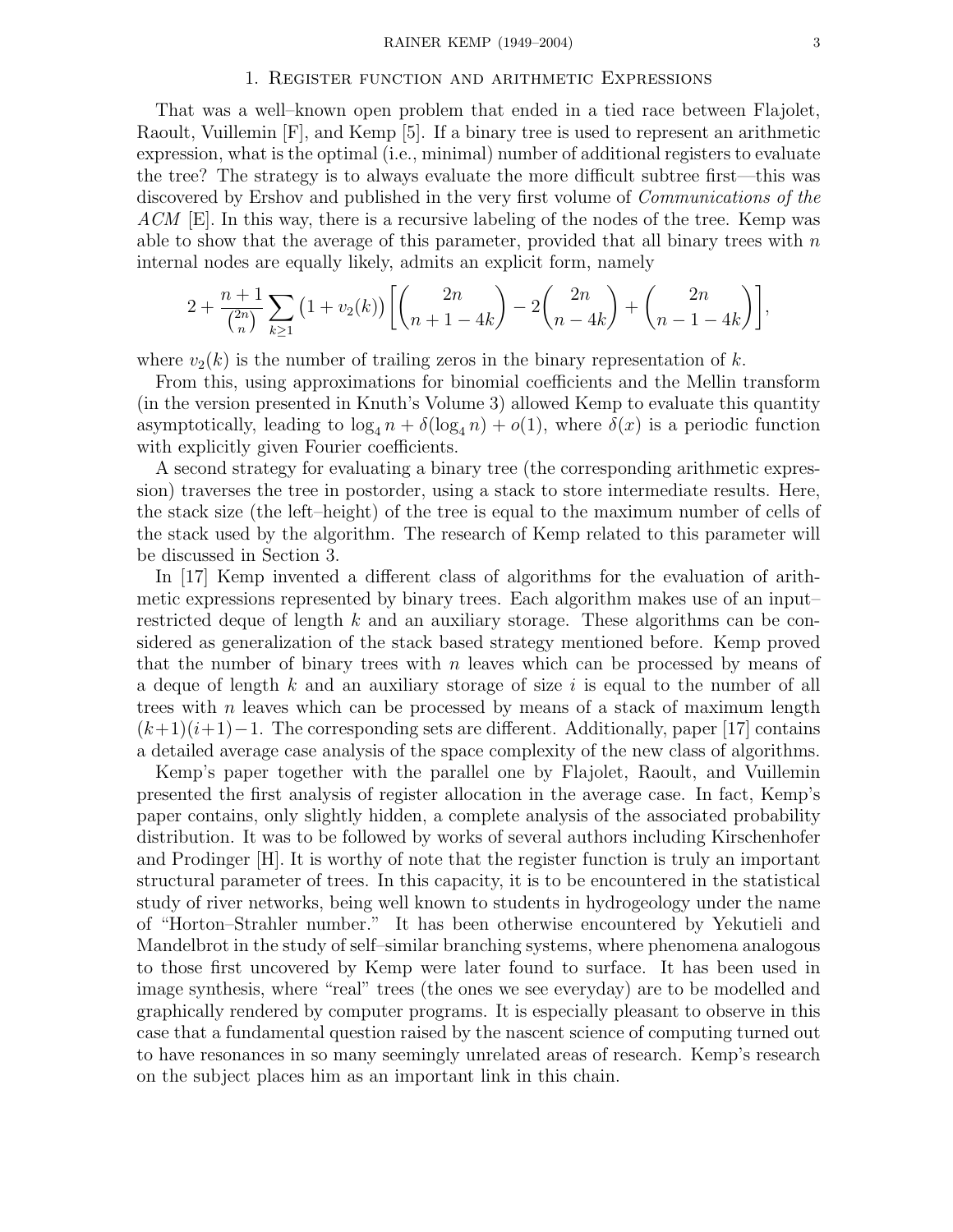# 2. LEFTIST TREES

Kemp solved an open problem from Knuth in [24]: the enumeration of leftist trees. A *leftist tree* is a binary tree such that the distance from any node x to any of the leaves in the subtree having  $x$  as the root is minimal for its leftmost leaf. Denote by  $t_n$  the number of leftist trees with n internal nodes and the generating function

$$
H(z) := \sum_{n\geq 1} t_n z^n.
$$

Kemp derived the implicit equation

$$
H(z) = z + \frac{1}{2}H^{2}(z) + \frac{1}{2}\sum_{k \geq 1} T_{k}^{2}(z)
$$

with

$$
T_1(z) = z
$$
,  $T_2(z) = zH(z)$ ,  $T_{k+1}(z) = T_k(z) \Big[ H(z) - \sum_{1 \le i < k} T_i(z) \Big], k \ge 2$ .

From this, he was able to show, by appealing to the Darboux–Pólya method of complex asymptotic analysis, that around  $\eta = 0.363704...$ ,  $H(z)$  behaves like a square root:

$$
H(z) = H(\eta) + \sum_{k \ge 1} b_k (\eta - z)^{k/2}.
$$

Consequently,

$$
t_n = [z^n]H(z) \sim 0.250363\ldots (2.749487\ldots)^n n^{-3/2}.
$$

In a further paper [30] Kemp went on and considered the average of several additive parameters of leftist trees. Examples are *left/right branch length, (free) external path length, left/right path length.* In [47], the "leftist" concept was applied to 2–3–trees (as opposed to binary trees, as before). Surprisingly, the number of these objects is counted by Catalan numbers, and thus eventually related to binary trees. Accordingly, Kemp finds a bijection between leftist  $2-3$ -trees and binary trees, each with n nodes. In [46, 48], the concept has been generalized further to *simply generated trees*. The latter is an important and very general class of trees introduced by Meir and Moon in the mid 1970s [L]. In [49], the previous correspondence "leftist 2–3–trees versus binary trees" has then been lifted to a great level of generality. Proofs are both analytic and bijective.

As already signalled in the introduction, Kemp's solution to Knuth's problem was in its time a *tour de force*. His work is nowadays to be regarded as a component belonging to a general stream of ideas. The goal is to extract asymptotic information from combinatorial counting sequences in cases where no explicit expression is available neither for the sequence itself nor for its generating function. The works of Kemp in this area can serve as a link between Pólya's original work  $[M]$  on the enumeration of chemical isomers (1937) and present–day research whose aim is to categorize functional equations arising from combinatorics and relate them to asymptotic–probabilistic properties.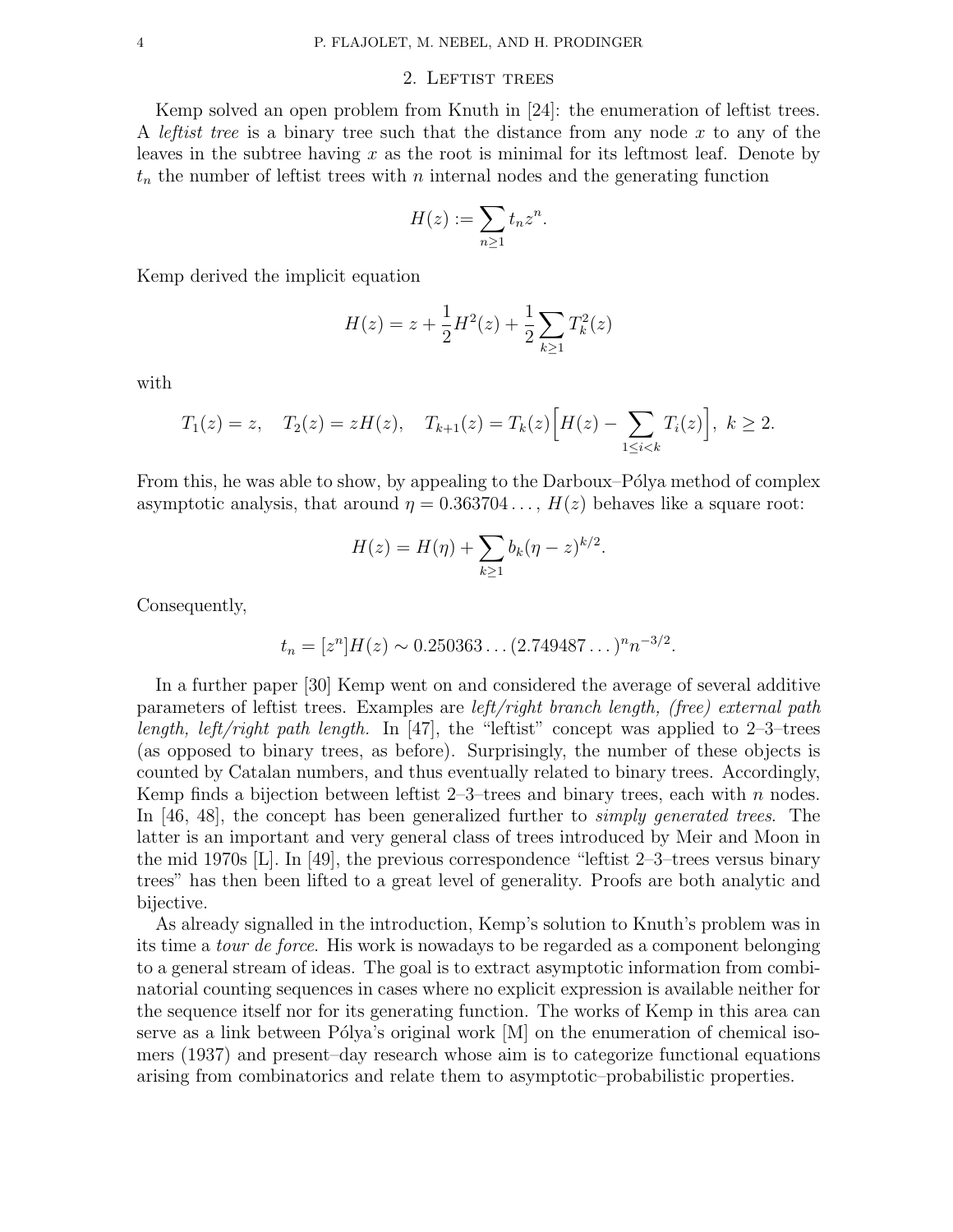## 3. Stack size and Height

The stack size of a binary tree can be easily understood as follows: For each path from the root to the leaves, count only the left edges. (The terminology is adequate since this parameter measures the memory cost incurred by a traversal, which is achieved by a stack.) The stack size is then the maximum of these numbers. Equivalently, if one considers the corresponding planar tree (via the rotation correspondence), then stack size transforms into height.

Such a tree is translated into a Dyck path (non–negative lattice path). In [11], the following question is addressed: what is the level of this path, after  $t$  units of time, if  $t = 2\rho n$ , and a constant  $0 < \rho < 1$ . The average level is found to be proportional to

$$
4\sqrt{\tfrac{\rho(1-\rho)}{\pi}}\sqrt{n},
$$

and higher moments as well as explicit formulæ are also obtained. The paper [8] is an earlier version of that, which additionally contains an extension of the classical paper by de Bruijn, Knuth and Rice [D] about the height of planar trees (=stack size of binary trees), in terms of higher moments and the distribution function (given by an elliptic Θ-function).

In [14], this study is continued. Kemp is interested in local maxima ("max–turns") resp. minima ("min-turns") in planar trees. He shows that the  $j$ -th max/min-turn is asymptotic to  $8\sqrt{\frac{j}{2\pi}} \pm 1$ , for fixed j and large n. More refined results are available.

Dyck paths related to trees are "closed" (in the sense that they return to zero after 2n steps). In [12] Kemp considers open paths (non–negative); the level at time  $2n$  is not specified. He is again interested in the height (maximal level) of these objects. Result: the average is asymptotic to  $(\ln 2)\sqrt{2\pi n}$ .

In  $[9]$ , planar trees with root degree r (fixed) are considered. The height of general planar trees was determined in the above mentioned paper by de Bruijn, Knuth and Rice. Now Kemp considers the height of this subclass. This is a major computational effort, and the average is determined to be asymptotic to  $\sqrt{\pi n} + 1 - \frac{r}{2}$ , so the parameter  $r$  occurs only in the second order term. In [16], he fixes another parameter: the number m of leaves. It is natural to let m grow with n, like  $m = \rho n$ , with  $0 < \rho < 1$ . Result: the average height is asymptotic to  $\sqrt{\pi(\rho^{-1}-1)}\sqrt{n}$ .

In [32], the study of the stack size of binary trees was continued. The value of the stack size occurs at the root, when one labels the nodes recursively according to a simple rule. Now information about nodes with certain values attached is derived, in particular the number of those nodes (called "critical" nodes) where both subtrees are equally difficult (in terms of stack size). Surprisingly enough, there is a proportion of  $\pi^2/6 - 1$  of critical nodes, asymptotically.

The paper [7] also studies the (average) stack size of trees, but this time the trees are the derivation trees generated by linear context–free grammar. Such grammars are reasonably manageable (not too different from regular languages), and lead, in terms of generating functions, to matrices, so that the Perron–Frobenius machinery can be applied. Consequently, the average stack size is always of the form  $nF(n)+G(n)+s.o.t.,$ with periodic functions  $F(n)$  and  $G(n)$ .

Kemp's line of research started, as already said, from the analytic treatment of the analysis height of Dyck paths by de Bruijn, Knuth, and Rice. Kemp showed that in fact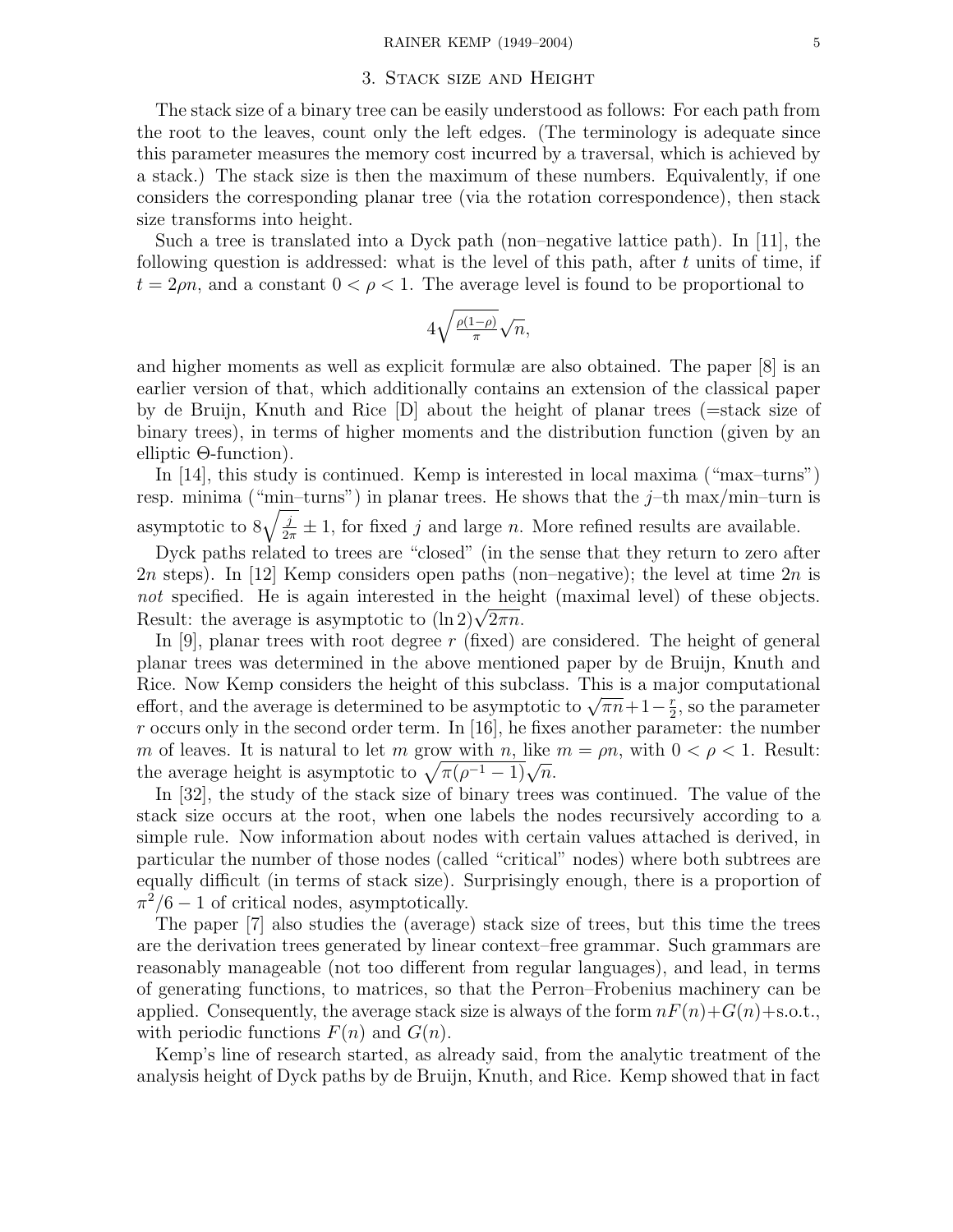the methods could be extended, sometimes at the expense of considerable technical efforts, and then the estimates could be greatly refined. Some of his results were extended by Louchard, who dealt with multiplicatively weighted paths—these are of immediate relevance to a wide class of "amortized" (average–case) complexity analyses. Louchard succeeded in developing a useful probabilistic intuition, based on Brownian motion and Gaussian processes, which provides an easier access to several asymptotic phenomena of the type earlier considered by Kemp, whenever only dominant and subdominant regimes are sought.

# 4. Formal Languages and Enumeration

Let  $L$  be a formal language over an alphabet  $X$ . The quantity

$$
d(L) := \lim_{n \to \infty} \frac{\text{number of words of length} \le n \text{ in } L}{1 + |X| + \dots + |X|^n}
$$

is called the asymptotic density of  $L$ , provided it exists. It was known, largely from the works of Berstel in the early 1970's [C], that regular languages have rational asymptotic densities, while unambiguous context–free languages have algebraic ones. However, for an inherently ambiguous context–free language, the situation was unclear. Kemp [10] constructed the first example of a context–free language with a non–algebraic density. The main ingredient here is the series

$$
F(z) = \sum_{\lambda \ge 0} z^{-2^{\lambda}}
$$

(a so–called "Fredholm series"). The function  $F(z)$  is known to be transcendental for z being a natural number  $> 1$ .

In [15], Kemp considered the set  $S = \{w \in \Sigma^* \mid w = w^R\}$  of all palindromes over an alphabet Σ. In particular, he was interested in the number of words of length n in  $S^2$ . To cite one result, here is the generating function of these numbers:

$$
1 + \frac{1}{4}\sqrt{|\Sigma|} \sum_{j\geq 1} \varphi^{-1}(j) z^j \left[ \frac{\left(1 + \sqrt{|\Sigma|}\right)^2}{\left(1 - \sqrt{|\Sigma|} z^j\right)^2} - \frac{\left(1 - \sqrt{|\Sigma|}\right)^2}{\left(1 + \sqrt{|\Sigma|} z^j\right)^2} \right],
$$

with the function  $\varphi^{-1}$  (related to Euler's totient function) defined by

$$
\varphi^{-1}(n) = \prod_{p|n, p \text{ prime}} (1 - p).
$$

Möbius inversion plays an important rôle here. The asymptotic density of  $S<sup>2</sup>$  can also be determined (it is zero for alphabets of size at least 2).

Kemp's contributions in this area are quite spectacular. He solved a very natural conjecture in formal language theory, in a line of problems launched some ten years earlier by Berstel, Schützenberger and others. The connection between formal generation mechanisms and the associate density phenomena has witnessed some revived interest recently. In this area, Kemp was undeniably a pioneer. From a methodological point of view, it is interesting to observe the way certain conjectures in formal languages could find solutions by way of number theory and mathematical analysis.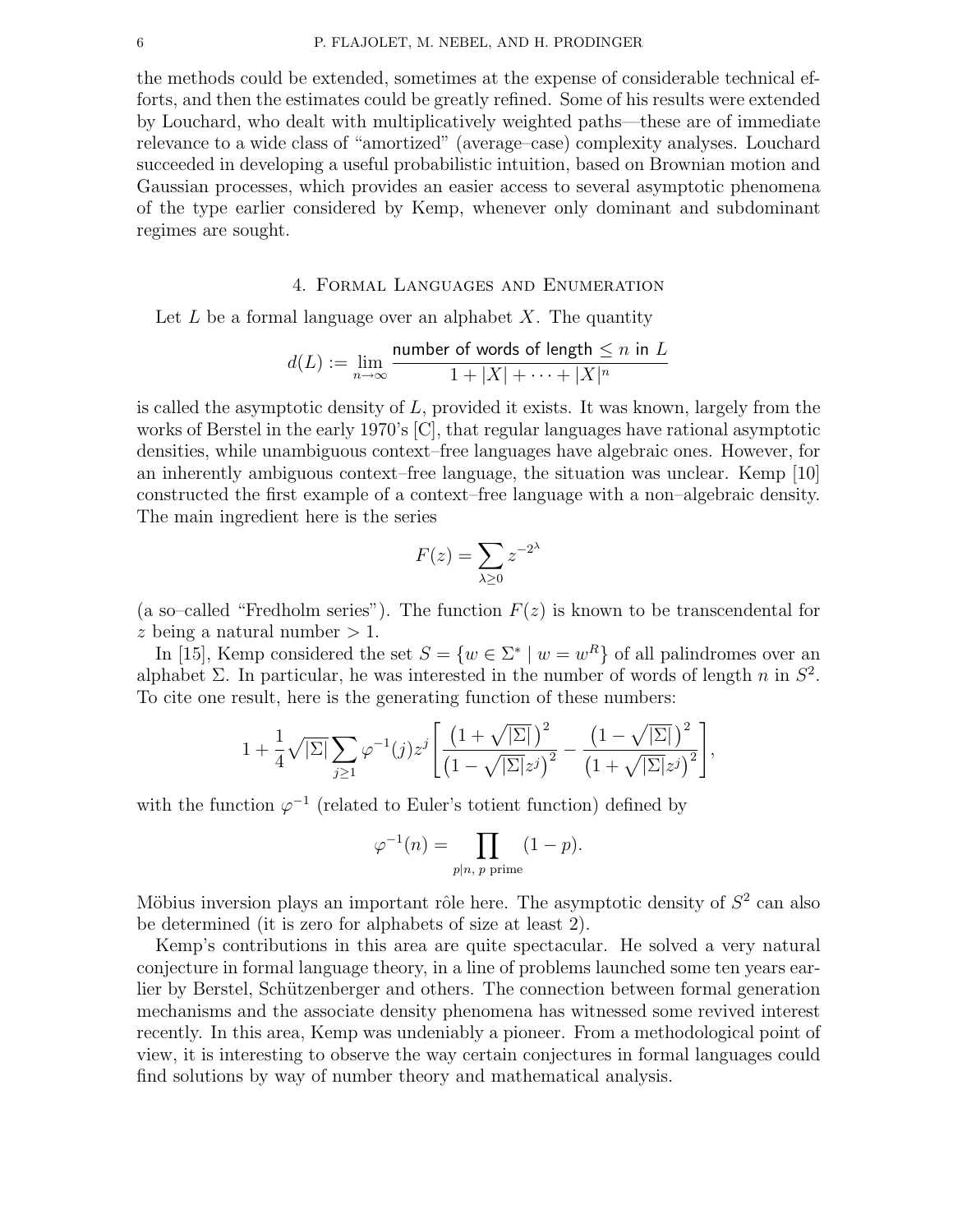#### 5. Other combinatorial papers

The paper [31] appeared eight years after it was conceived; it was somehow lost in the jungle of the editorial office–perhaps the journal's editors should figure in the Guiness Book of Records for this feat. Kemp considers ordered (=planar) trees: Let  $B_{n,k,r}$  be the number of all trees with n nodes, root–degree r and height  $\leq k$ , and  $Q_{n,k,r}$ the number of trees with n nodes, height k and exactly r nodes achieving that height (having a distance  $k$  from the root and no children), then

$$
Q_{n,k,r} = B_{n+1,k,r+1} - B_{n+1,k,r} + B_{n,k,r-1}
$$

(later, Strehl found a bijective proof of this). Kemp derives explicit albeit very complicated expressions for these quantities. On an asymptotic level, he shows that the probability that a tree has a height attained r times approaches  $2^{-r}$  as  $n \to \infty$ . Moments of this distribution are also evaluated.

In [29], Kemp constructs a bijection between:

- t–ary trees with  $tk + 1$  nodes and stack size  $s + 1$  and
- ordered trees with  $(t-1)k+1$  nodes, allowed node degrees  $d \equiv 0 \mod (t-1)$ and stack size s.

A somewhat similar paper is [35]. Here, the bijection is between

- t–ary trees with  $tk + 1$  nodes and stack size  $\lt 2t$  and
- $t$ -ary trees with  $tk + 1$  nodes and maximal height.

In [37], Kemp considers 0–balanced ordered trees (=all leaves are on the same level): the number of these with n nodes, m leaves, and height h is given by

$$
[t^{n-m-h+1}](1+t+\cdots+t^{h-2})^{m-1}.
$$

The analysis goes along the lines of runs of ones in binary strings. The average height of such trees with n nodes is asymptotically  $\sim \log_2 n +$  periodic function(log<sub>2</sub> n). The average number of leaves is asymptotic to  $n/2$ ; the average (external) path length to  $\frac{1}{2}n \log_2 n$ ; the average degree of the root to 2.

The last paper of Kemp [50] appeared in print shortly after he deceased. It presents a generalized class of balanced trees by introducing b*–balanced trees*: An ordered tree of height h is called b–balanced if all its leaves have a level  $\ell$  with  $h - b \leq \ell \leq h$ . Kemp computed asymptotic equivalents to the number of all b-balanced trees with n nodes and of all such trees with height  $h$ . Furthermore, assuming that all  $b$ -balanced ordered trees of size  $n$  are equally likely, the average height of such trees together with the corresponding variance is derived.

In [34], a bijection is constructed between the multidimensional binary trees of Section 7 and *monotonically labelled ordered trees*.

These papers of Kemp shed some light on an important component of his personal research programme—Kemp was otherwise not prone to philosophizing on his own results. The general line is that computer science, algorithms and data structures in particular, provides us with a healthy diversity of tree types. Most have quite interesting combinatorial properties. Then, the corresponding enumerative problems should also be of interest *per se*. It is in this light that Kemp's works on digital trees ("tries"), binary search trees, and multidimensional trees are to be understood.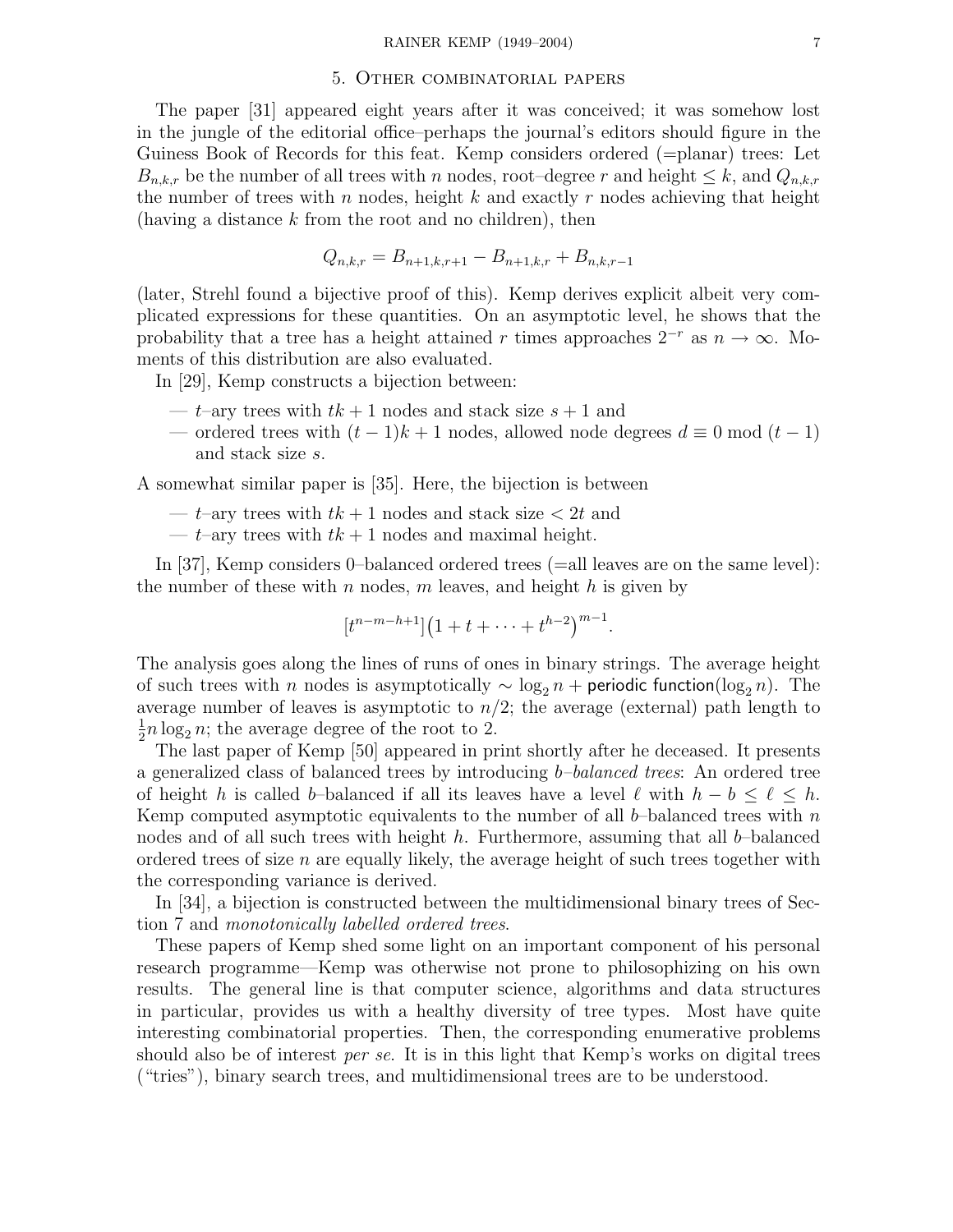# 6. Additive weights of trees

Kemp examines additive weights of various kinds of trees [23, 22, 28]. His weights w are recursively defined by

$$
w(t) = g(\lambda, n, m) + \sum_{1 \leq i \leq \lambda} \big(a_i(\lambda, n_i, m_i) w(r_i) + f_i(\lambda, n_i, m_i)\big);
$$

here,  $\lambda$  is the degree of the root, n the number of nodes, m the number of leaves, i refers to the *i*-th subtree, and  $g$ ,  $a_i$ ,  $f_i$  are "simple" auxiliary functions. For instance, upon specialization, one gets parameters like (total, internal, external) path length, total degree path length, number of nodes of a fixed degree and many more. The trees considered are, quite generally, simply generated families of trees, as introduced by Meir and Moon.

There are many general and special results, too many to be listed here; particular interest is in the average weight over trees from the family with n nodes. In [21] Kemp presents a generalization of his approach where now the trees under consideration can be specified by their total number of nodes n and the number of nodes  $m_i$  of degree  $d_j$ ,  $1 \leq j \leq \ell$ . Thus, the former model results from  $\ell = 1$  and  $d_1 = 0$ . In this framework he derives the average behavior of certain path lengths for simply generated families of trees which leads to invariants that are valid for a tree in an arbitrary simply generated family of trees. The paper [25] has a further generalization: instead of a weight function, a system of weight functions is considered.

The research of Kemp in this area shows him largely (but not exclusively) as a formalist. But beyond this aspect, it can be related to more global endeavours, what some of us call "symbolic methods." There the field of investigation is the relation between combinatorial structure and the resulting algebraic structure present in generating functions. Note that the class of models considered are given by the framework of simple varieties of trees (Meir and Moon). Such trees have been gradually recognized to be endowed with an amazingly rich set of combinatorial–analytic properties. That class also coincides with what a branching process produces when conditioning upon the size of the total progeny: this is yet another token of the importance of simple varieties of trees to which Kemp devoted so much of his efforts.

# 7. Binary search trees

In [27], Kemp considers binary search trees, constructed from  $d$ -dimensional keys. The first strategy orders the set of  $d$ -dimensional keys lexicographically, and then builds a binary search tree as usual, since 'smaller' resp. 'larger' makes now sense. The second strategy (hierarchical) uses the first entry to insert the tree. If this first entry is already present, then consider the subtree consisting of all keys with that specified first component, and use now the second coordinate to insert the key, etc. The average search times are considered. It is shown that the hierarchical method is never worse than the lexicographical method. Some statistical assumptions have to be made about the input keys; it is not "easy" to find a reasonable model here.

In [36], the *trees* generated by the before mentioned hierarchical algorithm are the major concern, not the keys. They satisfy symbolic equations that are self–explanatory: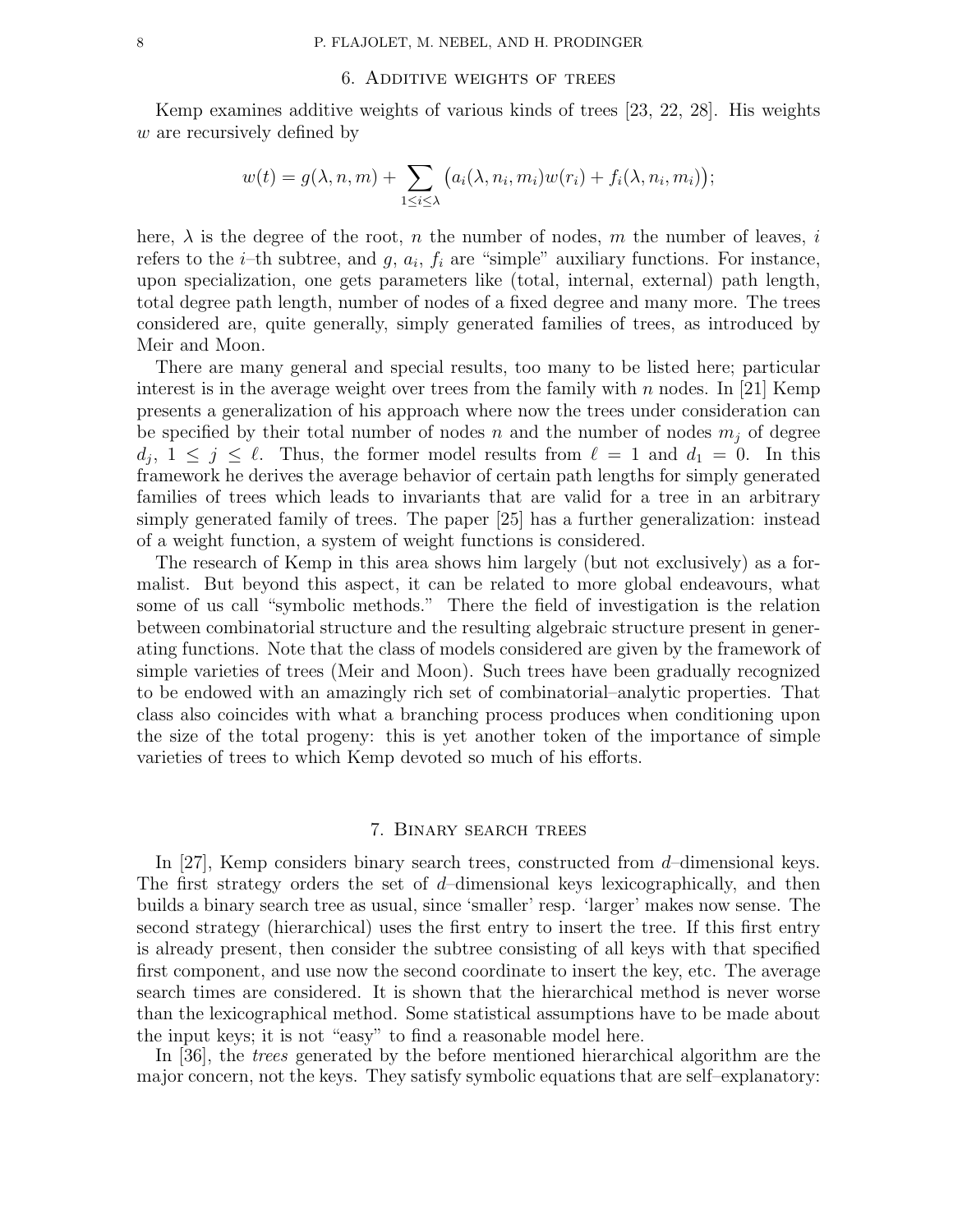

The following exact enumeration result is basic: The number  $t_d(n_1,\ldots,n_d)$  of such trees with  $n_s$  internal nodes in the s-th layer  $(1 \leq s \leq d)$ , is given by

$$
t_d(n_1,...,n_d) = \frac{1}{n_d} \prod_{1 \le p \le d} {2n_p \choose n_p - n_{p-1}}.
$$

Note that for  $d=1$ , one gets  $\frac{1}{n} {2n \choose n-1}$  $\binom{2n}{n-1} = \frac{1}{n+1} \binom{2n}{n}$ , a familiar Catalan number.

Kemp goes on and considers these *trees* to be equally likely and studies various parameters. The tools here are—perhaps not surprisingly—the Lagrange inversion formula and singularity analysis of generating functions (Kemp invariably prefers the version by Darboux–Pólya). It is interesting to note that the singularities are given by a nonlinear recursion  $u_1 = 1/4$  (the classical case), and then  $u_p = u_{p-1}/(1 + u_{p-1})^2$ .

Kemp's student Uwe Trier wrote his Ph. D. thesis about such topics.

In the paper  $[38]$ , this study is generalized, from binary trees  $(d$ -dimensional) to simply generated families of trees (also d–dimensional). Only a master like Kemp could handle such complicated expressions successfully! A further paper [45] deals with  $d$ dimensional binary trees and the enumeration of nodes of 3 types, namely those that have either 0, 1, or 2 subtrees. Kemp obtains very precise and satisfactory results, in particular about the distribution of the nodes within a given layer.

The paper [40] deals with binary search trees, constructed from non–distinct keys. (The usual assumption is that one draws keys from the unit interval.) There are two models: the multiset model, and the probability model. For the typical parameters of binary search trees (path length etc.), Kemp derives precise expressions for the averages, under both models. Note that there is also a revival of interest in these questions: see for instance the highly efficient data structure due to Bentley and Sedgewick [B] and known as the "ternary search tree."

#### 8. Languages, words, and algorithms

For a formal language  $\mathcal{L}$ , it is a fundamental problem to have algorithms to decide whether a given word w is in  $\mathcal L$  or not. A general strategy is to scan the word from left to right, until one can stop, because no word in the language has what has been read so far as a prefix, or, alternatively, because one finds that the word *is* in the language.

What is the average length of the shortest prefix which has to be read in order to decide whether or not an input word belongs to the given language? Kemp [41] sets up a general machinery to deal with that question, which of course depends on the given language  $\mathcal{L}$ . For regular languages, appropriate generating functions can be worked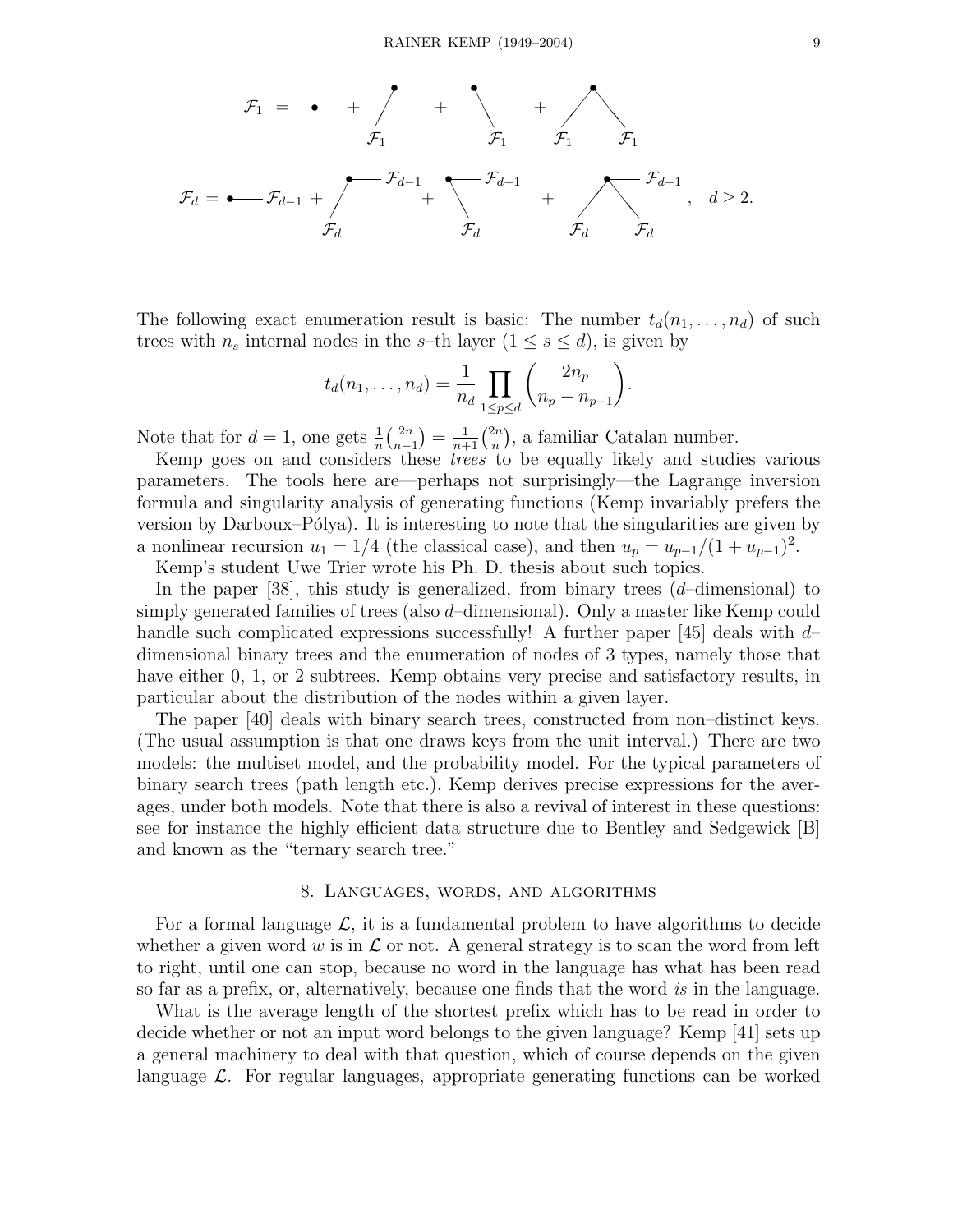out from the underlying automaton. For the Dyck language (Catalan statistics), this leads to a lengthy series of computations. Further explicit examples are also worked out meticulously, especially some which encode permutations and trees. Some of this is evocative of the "Florentine algorithm," an ingenious technique of Barcucci *et al.* [A] in random generation of combinatorial structures.

The paper [43] is very long and encyclopedic. For various purposes, it is important to have algorithms that generate all combinatorial objects of a given size. This is also related to generating combinatorial objects randomly. Now, there are numerous methods known to code combinatorial objects, especially trees, as certain types of words (Dyck, Motzkin, and many others). If this is the case, then one can rephrase the problem by finding algorithms to go from one word to the next (in the lexicographic sense). Kemp analyzes many of such algorithms, with a precision and detail for which he became extremely famous. Work done recently by Martinez and Molinero [K] in Barcelona has extended somewhat the scope of these ideas, and some of the corresponding algorithms have found their way into combinatorial packages of the symbolic manipulation system Maple.

The subject of random generation and exhaustive listing of combinatorial structures is currently an active one. We start seeing now systematic approaches to the subject. For instance the so–called "recursive method" systematizes early works of Nijenhuis and Wilf, while Boltzmann models, loosely connected to statistical physics, offer promising algorithmic alternatives. It is also significant, at the time when we are writing this note, that Knuth is gradually posting preliminary versions of Volume 4 of *The Art of Computer Programming*. The topics of enumeration and backtracking are central with subjects like "Generating all possibilities" and "Combinatorial generators" being prominent. Surely, our friend Rainer would have enjoyed following these developments and contributing himself to this research stream.

# 9. The Speckenmeyer papers

Kemp liked to work alone. All his papers are "pure" Kemp, with the exception of two papers published jointly with Speckenmeyer [53, 52]. (One has an additional coauthor, Rosenthal.) Here, Kemp used his expertise to improve greatly on previous material.

Here is the summary of the more general later paper: "The problem of determining whether a Boolean formula in conjunctive normal form is satisfiable in such a way that in each clause exactly one literal is set true and all the other literals are set false is called the exact satisfiability problem. The exact satisfiability problem is well known to be NP–complete and it contains the well–known set partitioning problem as a special case. We study here the average time complexity of a simple backtracking strategy for solving the exact satisfiability problem under two probability models, the constant density model and the constant degree model. For both models we present results sharply separating classes of instances solvable in low degree polynomial time in the average from classes for which superpolynomial or exponential time is needed in the average."

In the introduction to this note, we asserted that Kemp was in several ways a precursor. Here is a proof. His paper with Speckenmeyer [53] was presented at a conference on *Computer Science Logic* (CSL) in 1989. At that time, there had been pretty little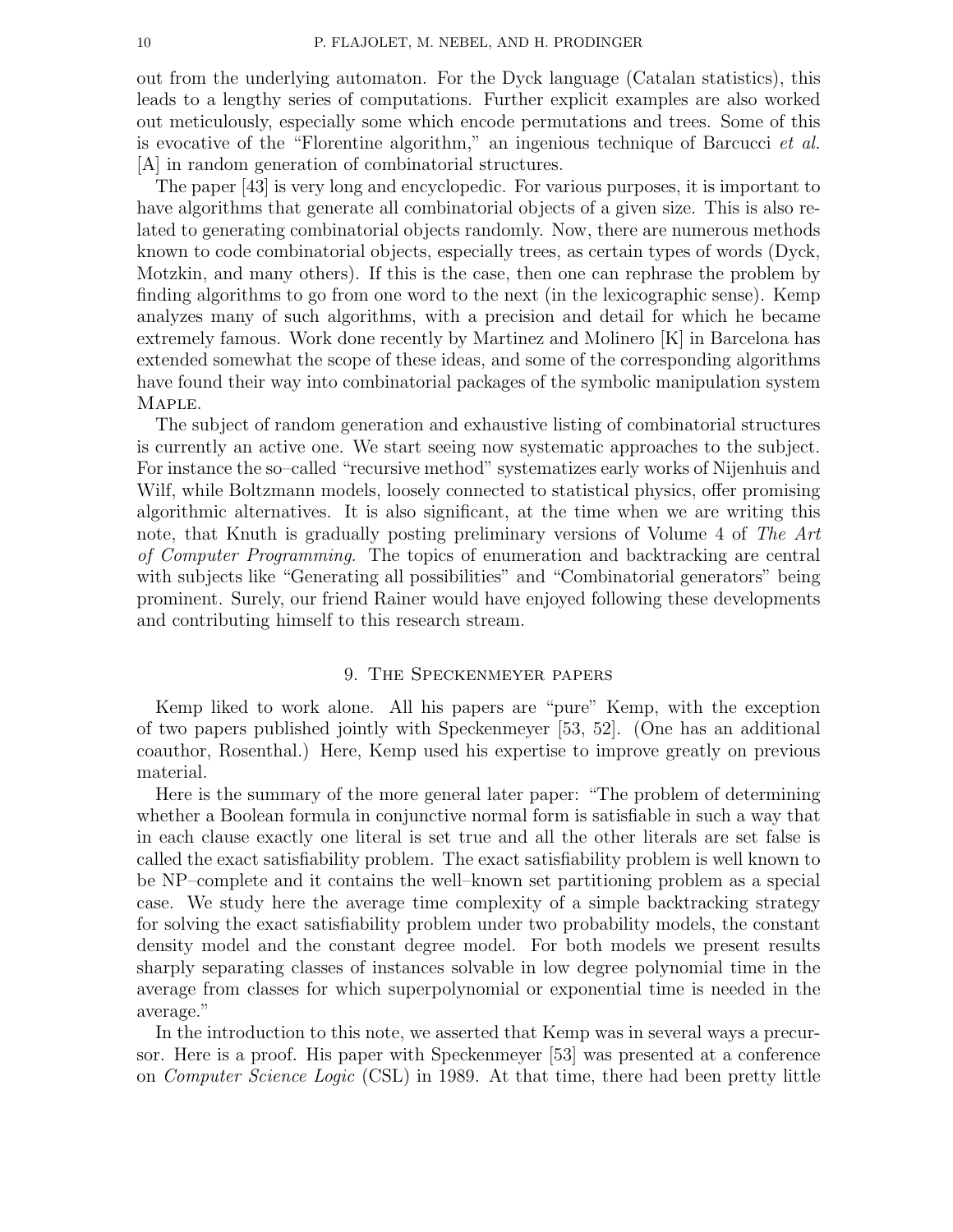work on the precise probabilistic analysis of combinatorial optimization problems. The reference [53] does exactly that for set partitioning. Referring to the abstract that we copied *verbatim* above, it is apparent that Kemp and his coauthors encountered what is now recognized as a *"threshold phenomenon"* or a *"phase transition."* There is immense interest nowadays in these questions as they may help separate "easy" from "hard" instances of difficult combinatorial problems. See for instance recent work by Borgs, Chayes, Dubois, Pittel, and several others—there are even nowadays dedicated conferences and special issues on these topics. This field is even of some industrial relevance given the importance of constraint satisfaction software in a large number of daily life applications.

# 10. Parsing

The first research of Kemp was related to parsing context–free languages, i.e., to the process of algorithmically determining the derivation tree for a given word and a specific context–free grammar G. One special subclass of context–free grammars are the  $LR(k)$  grammars introduced by Knuth. For those grammars it is possible to construct a finite automaton A which acts as finite control of a deterministic pushdown transducer that parses a given input bottom–up. Here, Kemp gave sharp bounds for the size (number of states) of A under various assumptions  $[1, 2, 4]$ . For instance he has proven that for G an arbitrary Chomsky reduced grammar, A has at most

$$
2 + |\Omega| + \sum_{f \in P} l(Z(f))
$$

different states. Here P is the set of productions of G,  $Z(f)$   $(l(Z(f)))$  denotes the (length of) the right–hand side of production f and  $\Omega := \{w \mid (\exists f, f' \in P) (Z(f))\}$  $wu, Z(f') = wv, u \neq v$ . Since even the minimal automaton may become rather huge, it is an obvious question to ask whether or not a given parser can be used to parse several languages. This question has been answered by Kemp in [13] where he presented a characterization and a method for the construction of all  $LR(0)$  grammars which can be parsed by a given  $LR(0)$  parser. It is worth noticing that this number may be infinite. Furthermore, it is decidable whether or not a given  $LR(0)$  parser is the (canonical)  $LR(0)$  parser of some  $LR(0)$  grammar [19]. Later, Kemp considered the same question for a different parsing strategy, the so called precedence matrices. In [26] he characterized all simple precedence grammars which can be parsed by means of a given precedence matrix and presented a method for their construction.

While it is decidable whether or not a given  $LR(0)$  parser is the canonical  $LR(0)$ parser for some  $LR(0)$  grammar, other questions relative to grammars and formal languages are undecidable. For instance we can not decide the ambiguity of a context– free grammar. However, Kemp in [3] gave a criterion which, if satisfied, implies the ambiguity of a context–free grammar. For certain classes of Chomsky reduced context– free grammars this criterion was used to derive estimates for the probability for such a grammar to be ambiguous.

## 11. The book

Kemp's book *Fundamentals of the average case analysis of particular algorithms* [18] was the first book that *only* dealt with the analysis of algorithms. He discusses models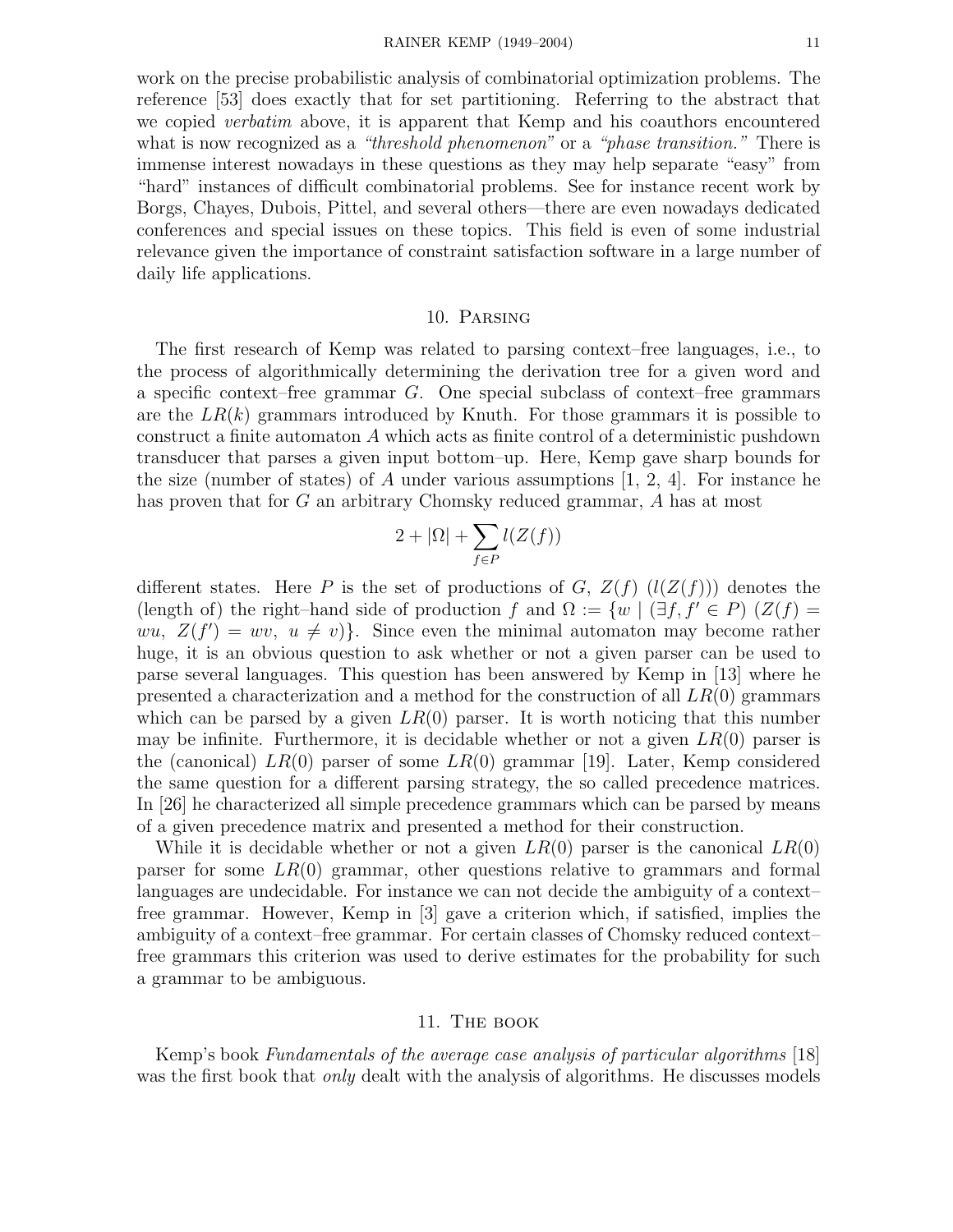of randomness, permutations and their statistics, random walks and trees, and applications (reduction of binary trees, algorithms to recognise Dyck languages, Batcher's sorting algorithm). There are elaborate appendices on probability theory, grammars and formal power series, generating functions, recurrences, Dirichlet series, Cauchy's integral formula, Euler's summation formula, special combinatorial sequences, and special functions.

The book is deeply rooted in Kemp's own research. There are also many topics of general interest there, and it served its purpose well as the first introduction to the subject (see our comments in our introduction). Today, twenty years later, it is interesting to observe that some of the material it covers is still not to be found in synthetic form anywhere else.

Let us finally mention that in November 2004, there appeared a special issue of the *Journal of the Iranian Mathematical Society* (Volume 3, number 2). The theme is *Probabilistic Analysis of Algorithms*. Thanks to the courtesy of the editors, Professor Ahmad Parsian and Professor Hosam Mahmoud, this special issue has been dedicated to Rainer Kemp "in remembrance of a long and prolific career in analysis of algorithms."

## **REFERENCES**

- [1] R. Kemp. Die Gr¨oße des minimalen Analysators einer kontextfreien Grammatik. In *2. Jahrestagung der GI*, volume 78 of *Lecture Notes in Economics and Mathematical Systems*, pages 99–106. Springer, Berlin, 1972.
- [2] R. Kemp. An estimation of the set of states of the minimal LR(0)-acceptor. In *Automata, languages and programming (Proc. Sympos., Rocquencourt, 1972)*, pages 563–574. North-Holland, Amsterdam, 1973.
- [3] R. Kemp. Mehrdeutigkeiten kontextfreier Grammatiken. In *Automata, languages and programming (Second Colloq., Univ. Saarbrücken, Saarbrücken, 1974)*, pages 534–546. Lecture Notes in Comput. Sci., Vol. 14. Springer, Berlin, 1974.
- [4] R. Kemp. Die Größe des zustandsminimalen LR(0)-Analysators. In *Automata theory and formal languages (Second GI Conf., Kaiserslautern, 1975)*, pages 223–232. Lecture Notes in Comput. Sci., Vol. 33. Springer, Berlin, 1975.
- [5] R. Kemp. The average number of registers needed to evaluate a binary tree optimally. *Acta Inform.*, 11(4):363–372, 1978/79.
- [6] R. Kemp. The average depth of a prefix of the Dycklanguage *D*1. In *Fundamentals of computation theory (Proc. Conf. Algebraic, Arith. and Categorical Methods in Comput. Theory, Berlin/Wendisch-Rietz, 1979)*, volume 2 of *Math. Res.*, pages 230–236. Akademie-Verlag, Berlin, 1979.
- [7] R. Kemp. The average stack size of a derivation tree generated by a linear context-free grammar. *Inform. and Control*, 42(3):354–365, 1979.
- [8] R. Kemp. On the average stack size of regularly distributed binary trees. In *Automata, languages and programming (Sixth Colloq., Graz, 1979)*, volume 71 of *Lecture Notes in Comput. Sci.*, pages 340–355. Springer, Berlin, 1979.
- [9] R. Kemp. The average height of *r*-tuply rooted planted plane trees. *Computing*, 25(3):209–232, 1980.
- [10] R. Kemp. A note on the density of inherently ambiguous context-free languages. *Acta Inform.*, 14(3):295–298, 1980.
- [11] R. Kemp. A note on the stack size of regularly distributed binary trees. *BIT*, 20(2):157–162, 1980.
- [12] R. Kemp. On the average depth of a prefix of a Dycklanguage  $D_1$ . *Discrete Math.*, 36(2):155–170, 1981.
- [13] R. Kemp. LR(0) grammars generated by LR(0) parsers. *Acta Inform.*, 15(3):265–280, 1981.
- [14] R. Kemp. On the average oscillation of a stack. *Combinatorica*, 2(2):157–176, 1982.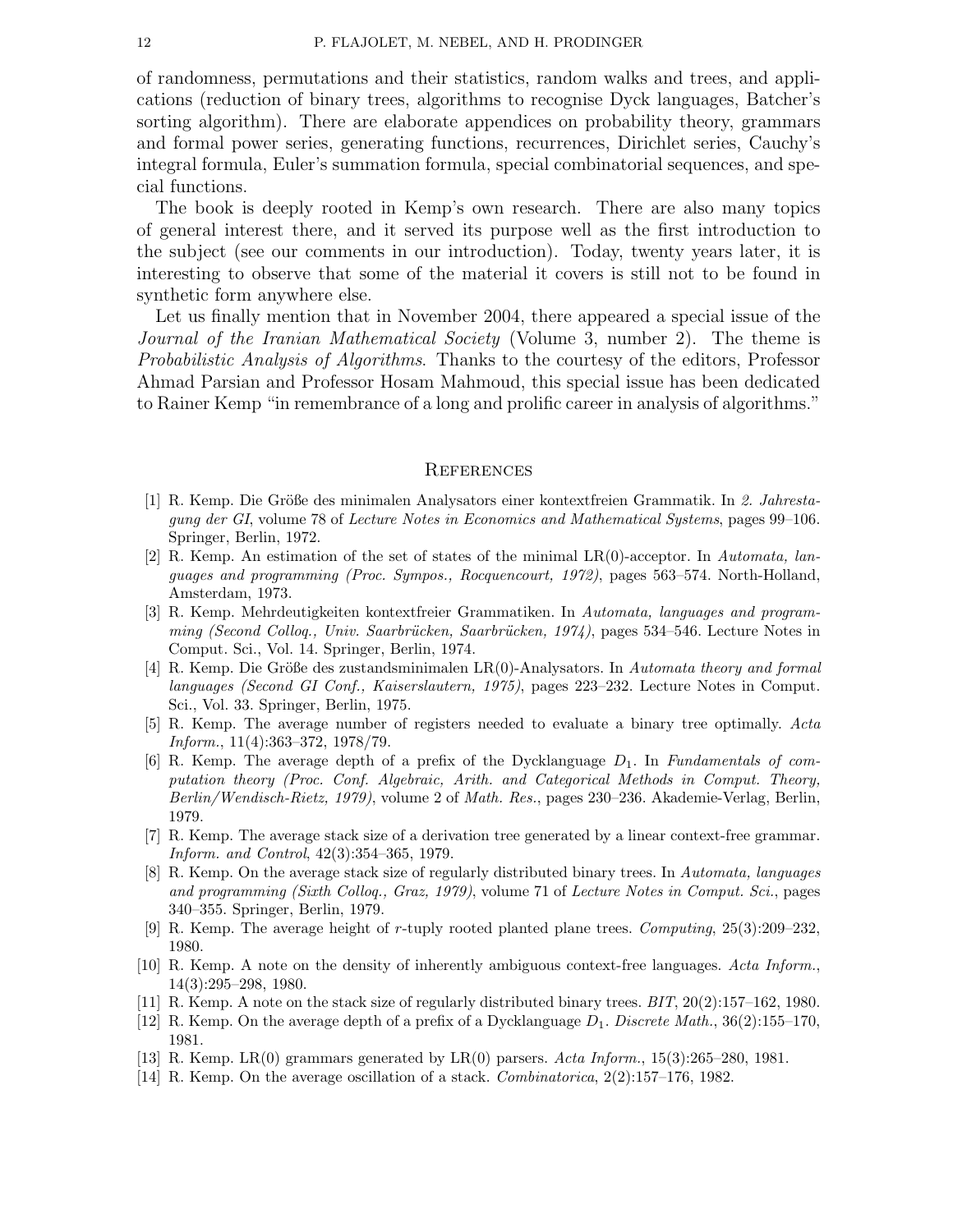- [15] R. Kemp. On the number of words in the language  $\{w \in \Sigma^* \mid w = w^R\}^2$ . *Discrete Math.*, 40(2-3):225–234, 1982.
- [16] R. Kemp. The average height of planted plane trees with *m* leaves. *J. Combin. Theory Ser. B*, 34(2):191–208, 1983.
- [17] R. Kemp. The reduction of binary trees by means of an input-restricted deque. *RAIRO Inform. Th´eor.*, 17(3):249–284, 1983.
- [18] R. Kemp. *Fundamentals of the average case analysis of particular algorithms*. Wiley-Teubner Series in Computer Science. John Wiley & Sons Ltd., Chichester, 1984.
- [19] R. Kemp. On a decidability and translation result concerning LR(0) grammars. *Elektron. Informationsverarb. Kybernet.*, 20(12):611–621, 1984.
- [20] R. Kemp. On a general weight of trees. In *STACS 84 (Paris, 1984)*, volume 166 of *Lecture Notes in Comput. Sci.*, pages 109–120. Springer, Berlin, 1984.
- [21] R. Kemp. Free cost measures of trees. In *Fundamentals of computation theory (Cottbus, 1985)*, volume 199 of *Lecture Notes in Comput. Sci.*, pages 175–190. Springer, Berlin, 1985.
- [22] R. Kemp. Additive weights of nonregularly distributed trees. In *Random graphs '85 (Pozna´n, 1985)*, volume 144 of *North-Holland Math. Stud.*, pages 129–155. North-Holland, Amsterdam, 1987.
- [23] R. Kemp. The analysis of an additive weight of random trees. *J. Inform. Process. Cybernet.*, 23(10-11):517–528, 1987.
- [24] R. Kemp. A note on the number of leftist trees. *Inform. Process. Lett.*, 25(4):227–232, 1987.
- [25] R. Kemp. On systems of additive weights of trees. *Fachbereich Informatik, Universität Frankfurt*, *Interner Bericht 6/87*, 1987.
- [26] R. Kemp. A note on precedence analysis. *J. Inform. Process. Cybernet.*, 24(9):401–413, 1988.
- [27] R. Kemp. Binary search trees for *d*-dimensional keys. *J. Inform. Process. Cybernet.*, 25(10):513– 527, 1989. Colloquium on Computation Theory (CCT '88) (Berlin, 1988).
- [28] R. Kemp. The expected additive weight of trees. *Acta Inform.*, 26(8):711–740, 1989.
- [29] R. Kemp. A one-to-one correspondence between two classes of ordered trees. *Inform. Process. Lett.*, 32(5):229–234, 1989.
- [30] R. Kemp. Further results on leftist trees. In *Random graphs '87 (Pozna´n, 1987)*, pages 103–130. Wiley, Chichester, 1990.
- [31] R. Kemp. On the number of deepest nodes in ordered trees. *Discrete Math.*, 81(3):247–258, 1990.
- [32] R. Kemp. On the stack ramification of binary trees. In *Random graphs, Vol. 2 (Pozna´n, 1989)*, Wiley-Intersci. Publ., pages 117–138. Wiley, New York, 1992.
- [33] R. Kemp. On the stack size of a class of backtrack trees. In *Informatik*, volume 1 of *Teubner-Texte Inform.*, pages 269–282. Teubner, Stuttgart, 1992.
- [34] R. Kemp. Monotonically labelled ordered trees and multidimensional binary trees. In *Fundamentals of computation theory (Szeged, 1993)*, volume 710 of *Lecture Notes in Comput. Sci.*, pages 329–341. Springer, Berlin, 1993.
- [35] R. Kemp. A note of two classes of *t*–ary trees. *Elektron. Informationsverarb. Kybernet.*, 29:167– 174, 1993.
- [36] R. Kemp. Random multidimensional binary trees. *Elektron. Informationsverarb. Kybernet.*, 29:9– 36, 1993.
- [37] R. Kemp. Balanced ordered trees. In *Proceedings of the Fifth International Seminar on Random Graphs and Probabilistic Methods in Combinatorics and Computer Science (Pozna´n, 1991)*, volume 5, pages 99–121, 1994.
- [38] R. Kemp. On the inner structure of multidimensional simply generated trees. In *Proceedings of the Sixth International Seminar on Random Graphs and Probabilistic Methods in Combinatorics and Computer Science, "Random Graphs '93" (Pozna´n, 1993)*, volume 6, pages 121–146, 1995.
- [39] R. Kemp. Uniformly growing backtrack trees. *RAIRO Inform. Theor. Appl.*, 29(1):45–73, 1995.
- [40] R. Kemp. Binary search trees constructed from nondistinct keys with/without specified probabilities. *Theoret. Comput. Sci.*, 156(1-2):39–70, 1996.
- [41] R. Kemp. On prefixes of formal languages and their relation to the average-case complexity of the membership problem. *J. Autom. Lang. Comb.*, 1(4):259–303, 1996.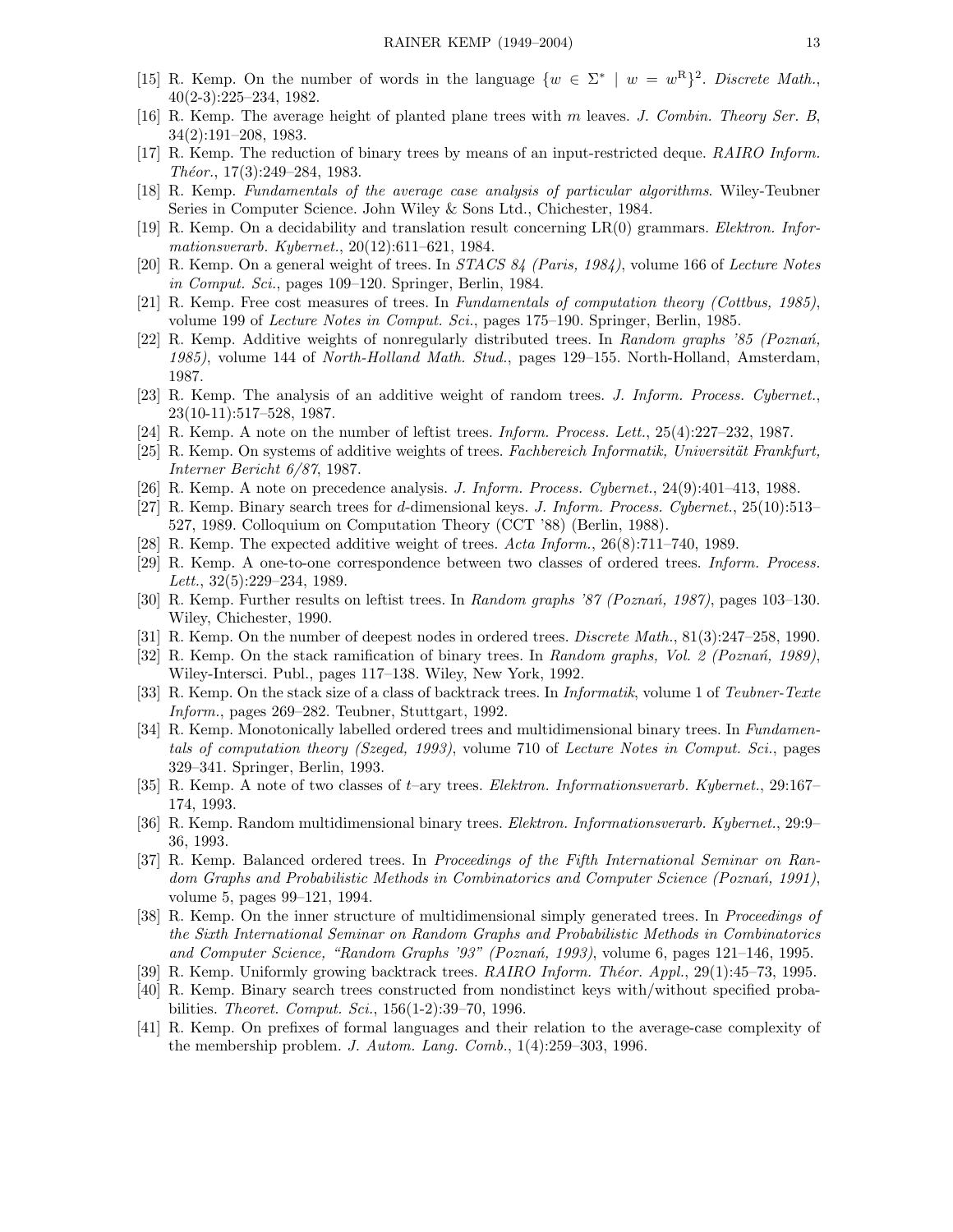- [42] R. Kemp. On the average minimal prefix-length of the generalized semi-Dyck language. *RAIRO Inform. Théor. Appl.*, 30(6):545–561, 1996.
- [43] R. Kemp. Generating words lexicographically: an average-case analysis. *Acta Inform.*, 35(1):17– 89, 1998.
- [44] R. Kemp. On the expected number of nodes at level *k* in 0-balanced trees. In *STACS 98 (Paris, 1998)*, volume 1373 of *Lecture Notes in Comput. Sci.*, pages 566–576. Springer, Berlin, 1998.
- [45] R. Kemp. On the joint distribution of the nodes in uniform multidimensional binary trees. In *Proceedings of the Eighth International Conference "Random Structures and Algorithms" (Pozna´n, 1997)*, volume 13, pages 261–283, 1998.
- [46] R. Kemp. On leftist simply generated trees. *J. Autom. Lang. Comb.*, 4(4):313–331, 1999.
- [47] R. Kemp. A one-to-one correspondence between a class of leftist trees and binary trees. *Inform. Process. Lett.*, 71(3-4):97–105, 1999.
- [48] R. Kemp. On the expected number of leftist nodes in simply generated trees. *J. Autom. Lang. Comb.*, 6(3):313–343, 2001.
- [49] R. Kemp. On the representation of simply generated trees by leftist trees. *European J. Combin.*, 24(5):581–605, 2003.
- [50] R. Kemp. On the average height of *b*-balanced ordered trees. *Journal of the Iranian Statistical Society*, 3(2):175–218, 2004.
- [51] R. Kemp and H. Prodinger, editors. *Mathematical analysis of algorithms*. 2001. Algorithmica **31** (2001), no. 3.
- [52] J. W. Rosenthal, E. Speckenmeyer, and R. Kemp. Exact satisfiability, a natural extension of set partition, and its average case behavior. *Ann. Math. Artificial Intelligence*, 6(1-3):185–200, 1992.
- [53] E. Speckenmeyer and R. Kemp. On the average time complexity of set partitioning. In *CSL '89 (Kaiserslautern, 1989)*, volume 440 of *Lecture Notes in Comput. Sci.*, pages 369–381. Springer, Berlin, 1990.

### Additional References

- [A] E. Barcucci, R. Pinzani and R. Sprugnoli. The random generation of directed animals. Theoretical Computer Science **127**: 333-350, 1994.
- [B] J L. Bentley and R. Sedgewick. Algorithms for Sorting and Searching Strings. Proc. 8th Annual ACM-SIAM Symposium on Discrete Algorithms (SODA), 1997.
- [C] J. Berstel. Sur la densité asymptotique des languages formels. Automata, languages and programming (M. Nivat ed.), North Holland, Amsterdam, 345-358, 1973.
- [D] N. G. deBruijn, D. E. Knuth and S. O. Rice. The Average Height of Planted Plain Trees. Graph Theory and Computing (R. C. Read ed.), Academic Press, 1972.
- [E] A. Ershov. On Programming of Arithmetic Operations. Communications of the ACM **1**: 3-6, 1958.
- [F] P. Flajolet, J. C. Raoult and J. Vuillemin. The Number of Registers Required for Evaluating Arithmetic Expressions. Theoretical Computer Science **9**: 99-125, 1979.
- [G] M. Hofri. *Analysis of Algorithms*, Oxford University Press, 1987 and 1995.
- [H] P. Kirschenhofer and H. Prodinger. On the recursion depth of special tree traversal algorithms. Information and Computation **74**: 15-32, 1987.
- [I] H. Mahmoud. *Evolution of Random Search Trees*, John Wiley & Sons, New York, 1992.
- [J] H. Mahmoud. *Sorting: A Distribution Theory*, John Wiley & Sons, New York, 2000.
- [K] C. Martínez and X. Molinero. A generic approach for the unranking of labelled combinatorial classes. Random Structures & Algorithms **19**:472-497, 2001.
- [L] A. Meir and J. Moon. On the altitude of nodes in random trees. Canad. J. Math **30**: 997-1015, 1978.
- [M] G. Pólya. Kombinatorische Anzahlbestimmungen für Gruppen, Graphen und chemische Verbindungen, Acta Mathematica **68**: 145-254, 1937.
- [N] R. Sedgewick and P. Flajolet. *Analysis of Algorithms*, Addison-Wesley, 1996.
- [O] W. Szpankowski. *Average Case Analysis of Algorithms on Sequences*, John Wiley & Sons, New York, 2001.